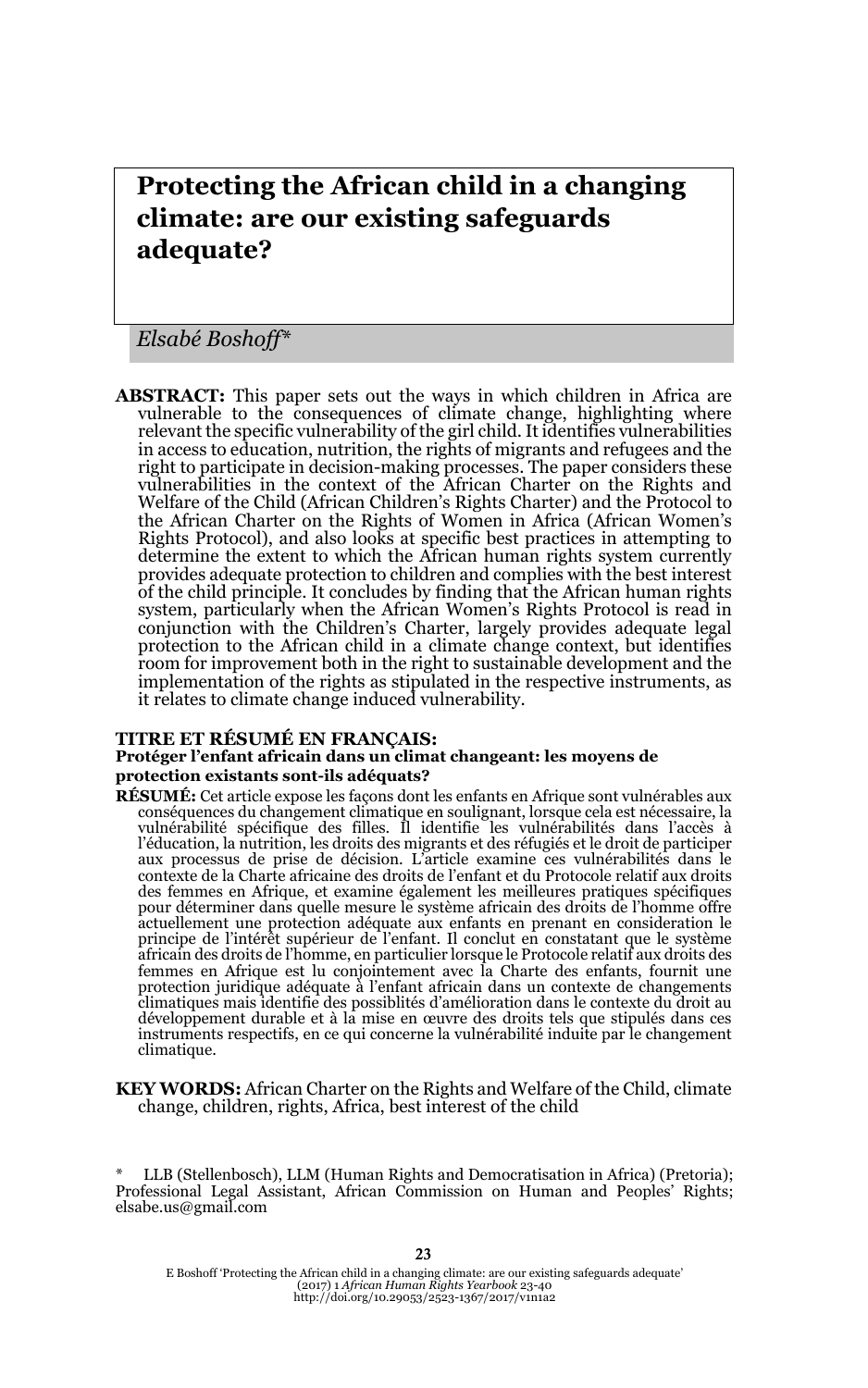|              | <b>CONTENT:</b> |  |
|--------------|-----------------|--|
|              |                 |  |
|              |                 |  |
| $\mathbf{2}$ |                 |  |
| 3            |                 |  |
|              | 3.1             |  |
|              | 3.2             |  |
|              | 3.3             |  |
|              | 3.4             |  |
|              | 3.5             |  |
|              |                 |  |
|              |                 |  |

## **1 INTRODUCTION**

Climate change is a phenomenon that results from increased greenhouse gasses being released through the burning of wood and fossil fuels, which results in more heat being trapped into the atmosphere.<sup>1</sup> The consequences include increased flooding and drought as rainfall patterns shift and become less predictable, a rise in sea levels as a result of melting ice in the polar regions as well as increased natural disasters, biodiversity destruction and spread of disease resulting from warming temperatures on land and sea. The impact of these consequences on humans include food insecurity where more erratic rainfall combined with higher or lower temperatures result in less crops being produced, water shortages as a result of increased drought, often together with flash floods and other natural disasters and a heightened risk of displacement and migration as some areas become uninhabitable.2 Certain illnesses are also becoming more widespread as a result of a changing climate.<sup>3</sup> As temperatures increase, malaria is spreading into the higher and previously colder regions of East and Southern Africa.4 The prevalence of water-borne diseases such as hepatitis E, cholera, diarrhoea and parasitic infections

<sup>&</sup>lt;sup>1</sup> The Inter-governmental Panel on Climate Change, the most authoritative body on climate science in its Fifth Assessment Report found that it is beyond reasonable doubt that climate change is taking place and that there is a 95per cent chance that it is as a result of human activities. IPCC 'Climate Change 2014: Synthesis Report' (2014) *Contribution of Working Groups I, II and III to the Fifth Assessment Report of the Intergovernmental Panel on Climate Change*.

<sup>2</sup> JJ Romm 'Present and future climate realities for children' in UNICEF (ed) *The challenge of climate change: children on the front line* (2014) 6; R Hanna & P Oliva 'Implications of climate change for children in developing countries' in The Future of Children (ed) (2016) *Children and climate change* http://www.futureofchildren.org/ publications/journals/journal\_details/index.xml?journalid=86 (accessed 25 September 2016) 115; I Niang *et al* 'Africa' in IPCC Working Group II (ed) (2014) *Impacts, adaptation, and vulnerability. Part B: Regional Aspects. Contribution of Working Group II to the Fifth Assessment Report of the Intergovernmental Panel on Climate Change* 1237-1238.

<sup>3</sup> United Nations Development Programme 'Resource Guide on Gender and Climate Change' (2009) http://www.undp.org/content/undp/en/home/librarypage/womensempowerment/resource-guide-on-gender-and-climate-change.html (accessed 12 October 2017).

<sup>4</sup> United Nations Women Watch 'Fact Sheet: Women, Gender Equality and Climate Change' (2009) 4; Climate and Development Knowledge Network (CDKN) 'The IPCC's Fifth Assessment Report: What's in it for Africa?' (2014) 11 http://cdkn.org/resource/ highlights-africa-ar5/?loclang=en\_gb (accessed 10 October 2016).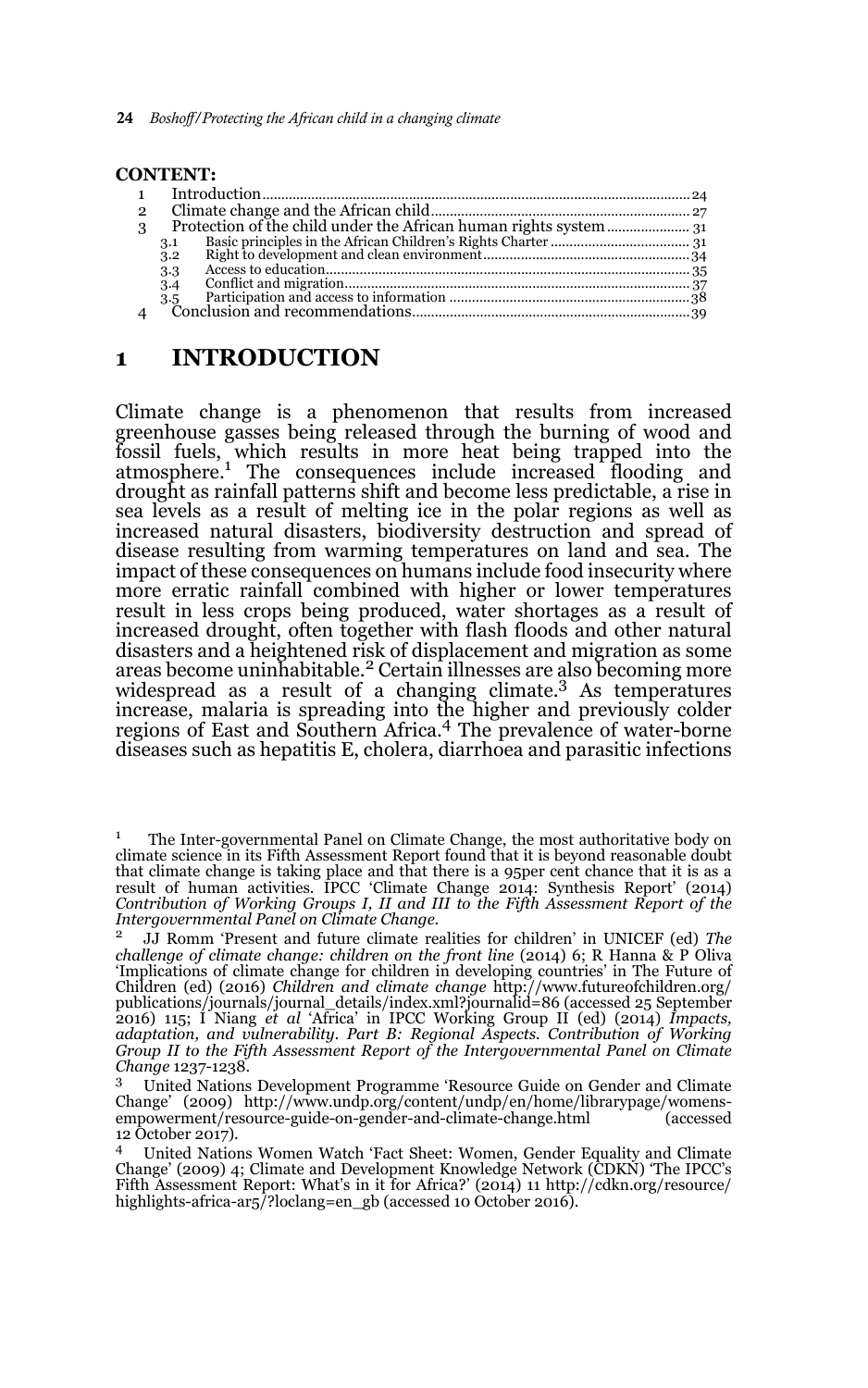is also increased by the increased strain that flooding, natural disasters and rising sea levels place on water and sewage systems.

Migration or forced displacement, while it has many causes (including war, conflicts, lack of opportunities and natural disasters) can also result from climate change, in conjunction with other causes. Indications are that the 'total numbers of climate-related migrants by the middle of the century' may be between 200 million to over one billion, which even at the lower side of the spectrum, constitutes a vast migration of people.<sup>5</sup> The most obvious form of climate-induced migration or displacement is where rising sea levels claim low-lying areas, forcing people to move inland. In other cases climate change may be one of a number of factors resulting in migration, for example increased variability in rainfall in areas that are already drought prone may lead to conflict over limited resources resulting in displacement of communities. Yet in such cases climate change is still an important catalyst for the displacement and must thus be counted among its causes. Many of these effects are already present and measurable on the African continent.<sup>6</sup>

Together with other parts of the developing world, Sub-Saharan Africa is particularly prone to suffer the consequences of climate change because of its position on and close to the equator, where the most drastic changes in weather patterns are projected to take place.<sup>7</sup> Other causes of its particular vulnerability include the high levels of poverty and under-development and high dependence on natural resources for livelihoods.<sup>8</sup> These factors impact on the resilience of communities and make it harder to 'bounce back' when disaster strikes because of a lack of resources in reserve.<sup>9</sup> It is in this context that this article argues states have an obligation to take steps to protect people against the worst consequences of climate change, through mitigation and increasing resilience through adaptation and disaster risk management.

Children have specific vulnerabilities to climate change because of the direct threat that these risks pose to their survival, development and mental and physical well-being.<sup>10</sup> Children are also reliant on adults for security and are physically, psychologically and emotionally immature,

<sup>8</sup> UN Women Watch (n 4 above) 1.

<sup>9</sup> United Nations Environmental Programme (UNEP) 'Guidebook on national legislation for adaptation to climate change' (2011) 5; ANCEN (Experts Group of African Ministerial Conference on Environment) 'Guidebook – Addressing climate change challenges in Africa: a practical guide towards sustainable development' (2011) 3.

<sup>10</sup> CC Venton 'Why we need a child-centred approach to adaptation' in UNICEF (ed) *The challenge of climate change: children on the front line* (2014) 32; J Guillemot & J Burgess 'Children rights at risk' in *The challenge of climate change: children on the front line* (2014) 32; J Currie & O Deschênes 'Children and climate change: introducing

<sup>5</sup> International Organisation for Migration 'Migration and climate change' (2008) 31 *Migration Research Series* 11.

<sup>6</sup> African Union 'Draft African Union Strategy on Climate Change' (2014) 1, 8; CDKN (n 4 above) 1, 11.

<sup>7</sup> MIT Technology Review 'Climate Change: Why the Tropical Poor Will Suffer Most' 17 June 2015 at https://www.technologyreview.com/s/538586/climate-change-whythe-tropical-poor-will-suffer-most/ (accessed 12 October 2017).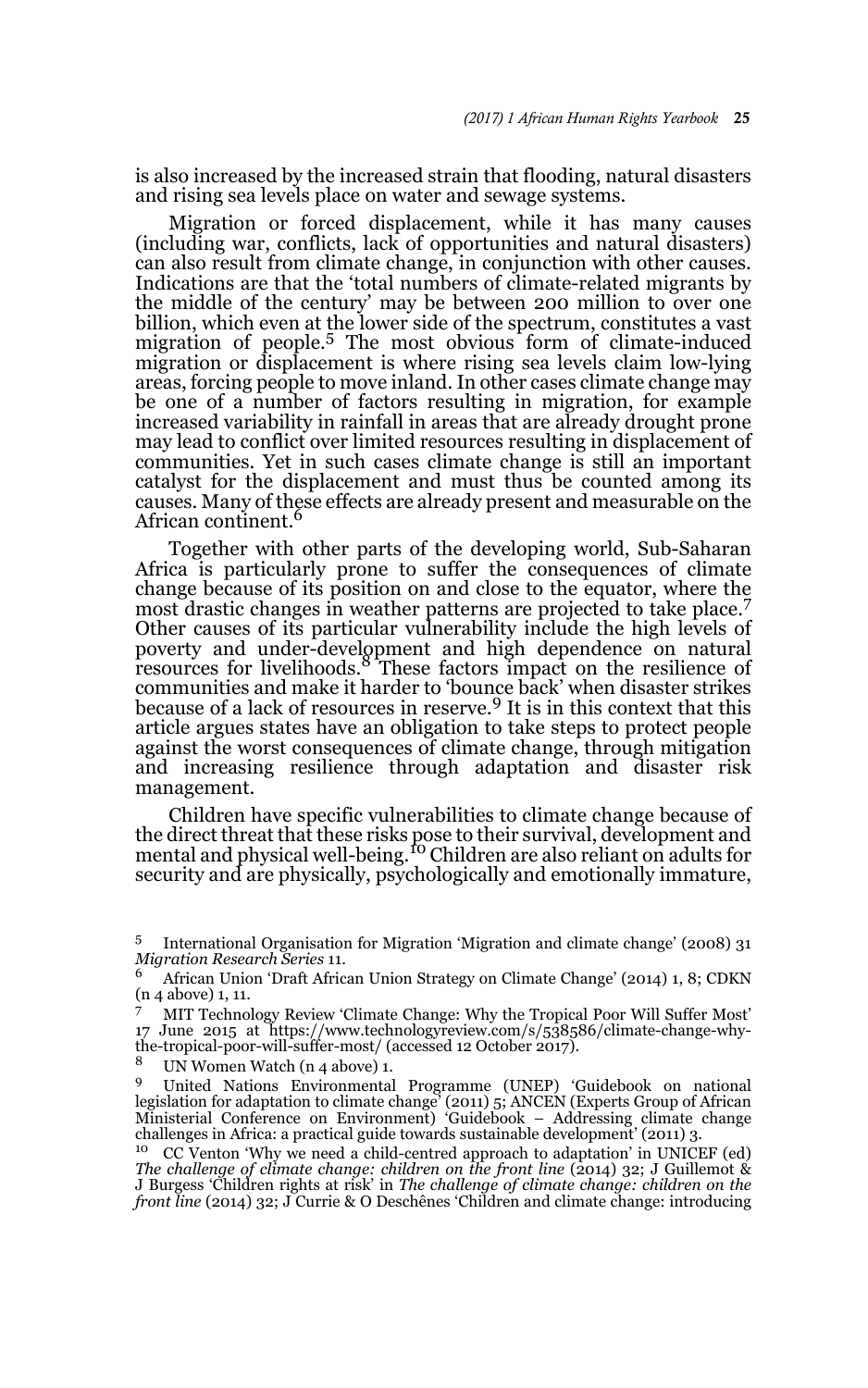with repercussions of negative impacts often manifesting over the course of a lifetime.<sup>11</sup> In the African context children make up more than 40 per cent of the population.<sup>12</sup> Furthermore, for physical and socially constructed reasons, the impact of climate change differs between girl children and boy children. For all of these reasons it is necessary to look specifically at the needs of children in a changing climate and the obligations that regional international law places on states to protect them.

This article considers the particular vulnerability of the African child to a changing climate and examines the extent to which the existing rights of children, and where relevant rights of girl children specifically, are protected particularly in the African Charter on the Rights and Welfare of the Child (African Children's Rights Charter) and the Protocol to the African Charter on Human and Peoples' Rights on the Rights of Women in Africa (African Women's Rights Protocol), address these vulnerabilities. At the same time, it considers some examples of international best practice to determine the extent to which the African human rights system can learn from this, in order to better protect the interests of the child on a continent bearing the brunt of a changing climate. The aim of this article, while firstly to gain a better understanding of the way in which the African child is particularly at risk of climate change, is mainly normative, and sets out to identify the challenges or gaps that exist in the rights themselves and in the implementation of the rights of children and considers some of the ways in which this may be improved, to ensure that the principle of the best interest of the child is complied with and the vulnerabilities of children, particularly girl children, are addressed.

## **2 CLIMATE CHANGE AND THE AFRICAN CHILD**

Intersectionality theory expounds that the lived experiences of people is the result of many factors, and that it is not possible to gain a full understanding of the situation of specific people without consideration of their intersecting identities. McGibben and McPherson explain it as follows:

Identities, sometimes referred to as identity markers, intersect to compound<br>oppression. Age, culture, (dis)ability, ethnicity, gender, immigrant status, race,<br>sexual orientation, social class, and spirituality all denote determinant of one's access to the social and material necessities of life.

the issue' in *The Future of Children* (ed) (2016) Children and Climate change http:// www.futureofchildren.org/publications/journals/journal\_details/index.xml?journalid= 86 (accessed 25 September 2016) 3, 4.

<sup>11</sup> UNICEF UK 'No place to call home: Protecting children's rights when the changing climate forces them to flee' 4.

<sup>12</sup> World Bank 'Population Ages 0-14 (per cent of total) data for 2016 indicates that 42per cent of the population in Sub-Saharan Africa were between ages 0 to 14 years.<br>http://data.worldbank.org/indicator/SP.POP.0014.TO.ZS?locations=ZG (accessed http://data.worldbank.org/indicator/SP.POP.0014.TO.ZS?locations=ZG 12 October 2017).

<sup>13</sup> E McGibben & C McPherson 'Applying Intersectionality & Complexity Theory to Address the Social Determinants of Women's Health' (2011) 61.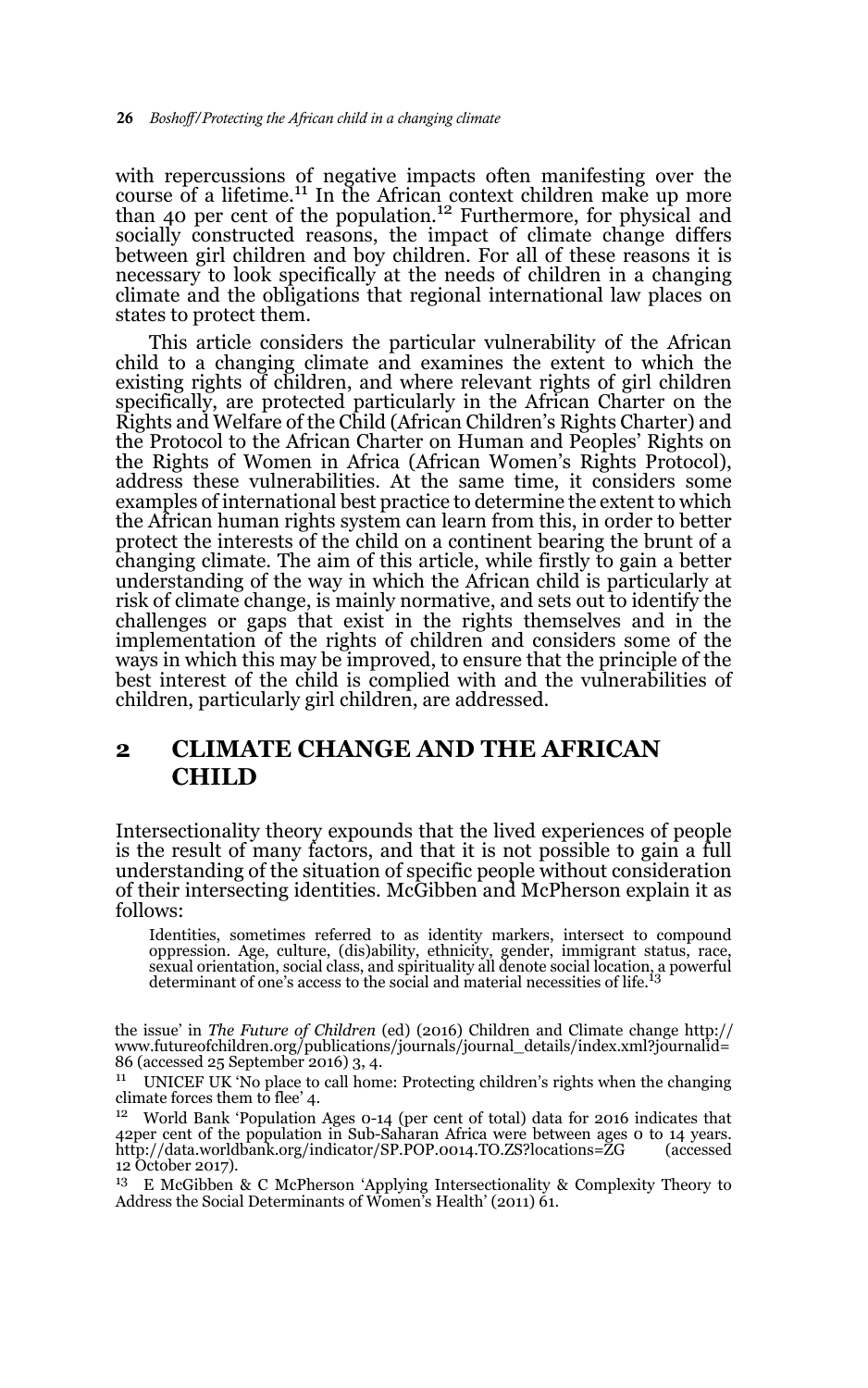Children in Africa come from different cultural, religious, ethnic and social backgrounds among many other identity markers, which means that they have many-varied lived experiences, which may compound or decrease their vulnerability to climate change. The category of 'children' also includes everyone below the age of 18 years, which means that the category includes persons with vastly different capacities, e.g. a three-year-old and fifteen-year-old would have completely different lived experiences and capacities to cope with climate stressors. Despite this, and as identified above, the category of 'children' is still a useful delimitation, because what children share is a physical, psychological and emotional immaturity as well as the fact that they are at the beginning of their lives, with many years of their lives ahead, which makes their collective vulnerability of significant concern. In the case of girl children, their particular vulnerability to the effects of climate change result from the intersectionality of their vulnerabilities based on sex, age and in the African context, often also religious and socio-economic circumstances.

A first instance in which children are particularly affected as a result of a changing climate, is the right to education. In rural communities where families depend on subsistence farming or another form of reliance on natural resources for sustenance, the consequences of variations in rainfall patterns, soil salinisation and shrinking water resources may be dire. The Inter-governmental Panel on Climate Change in its fifth Assessment Report of 2014 indicate that major crops in Africa, such as maize, millet and sorghum, are highly sensitive to changes in temperature, and crop losses across Sub-Saharan Africa could average 22 per cent, and up to 30 per cent in South Africa by the year 2050.<sup>14</sup>

Apart from food security which affects all people, in Sub-Saharan Africa currently agriculture accounts for '65 percent of Africa's labour force'.15 This may result in children being taken out of school (a) because parents no longer have the means to pay for education, (b) to work on the family farm in an attempt to increase crop output or to find alternative employment as a means of supplementing the family income, (c) to take over the household and food production duties from parents who may migrate to the cities in search of better employment opportunities or (d) as water and fuel becomes less accessible, to perform water and fuel sourcing duties from further locations.16 Most

<sup>14</sup> CDKN (n 4 above) 20.

<sup>15</sup> World Bank 'Fact Sheet: The World Bank and agriculture in Africa' http:// web.worldbank.org/WBSITE/EXTERNAL/COUNTRIES/AFRICAEXT/0,,contentMDK:<br>21935583~pagePK:146736~piPK:146830~theSitePK:258644.00.html (accessed 21935583~pagePK:146736~piPK:146830~theSitePK:258644,00.html  $12$  October 2017).

<sup>&</sup>lt;sup>16</sup> Children in a Changing Climate Coalition 'Child-centred adaptation: Realising children's rights in a changing climate' (2015) 24; OC Ruppel 'Climate change and human vulnerability in Africa' in OC Ruppel & K Ruppel-Schlichting (eds) *Environmental law and policy in Namibia* 284; PLAN International 'We stand as one: children, young people and climate change' (2015) 28-31; UNICEF (n 11 above) 13.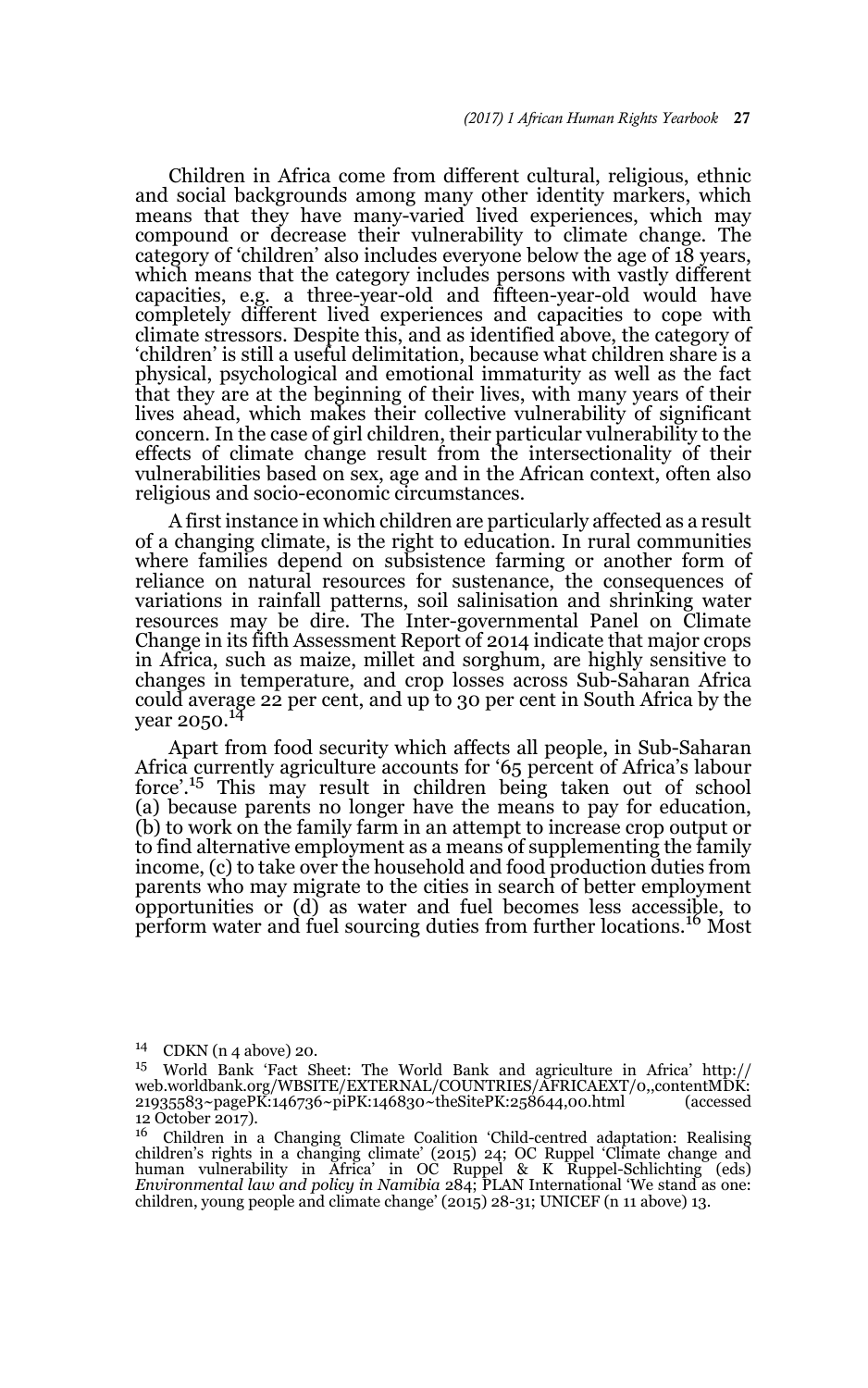of these responsibilities are more likely to fall on girl children than boy children.<sup>17</sup> This kind of trend has the effect of 'perpetuating the cycle of disempowerment' experienced by girl children, who are then less likely to complete their education and find better employment<br>opportunities.<sup>18</sup> Moreover, even if girls are able to balance the duties of searching for resources further from home with education, they 'become more vulnerable to injuries from carrying heavy loads long distances, and also face increased risk of sexual harassment and assault' on the way to and from remote resource locations.<sup>19</sup>

Secondly, children of both sexes are impacted by lack of nutrition because of food insecurity, which leads to stunting in growth and impacts on the mental development of children, particularly where undernutrition takes place within the first two years of the child's life, in which case the consequences may be 'irreversible, with life-long<br>implications for physical, cognitive and reproductive health'.<sup>20</sup> UNICEF presents data which indicates that '[m]alnutrition represents a major danger to children's lives, contributing to nearly half of all deaths in children under five'.21 Also in this regard girl children are often worse affected, with female health declining more during food shortages as compared to male health.<sup>22</sup>

Thirdly, children are more vulnerable to the hardships associated with forced migration, which include not only physical strain and deprivation of socio-economic rights but also emotional suffering and the possibility of being separated from their family, all of which may have repercussions for their development and future well-being.

Displaced children and their families lose much more than shelter when forced out of an area. They lose access to health care, education, livelihoods, social services and networks, religious services, political autonomy, and the security and identity associated with a sense of home. Children that become separated from their parents and other family members are more likely to experience violence, exploitation or abuse. Long-term implications of psychological and physical childhood trauma can extend to impacts on their health, education and economic well-being over their lifetime.<sup>23</sup>

Migration or forced displacement as a result of climate change can take various forms. Children and particularly adolescents may migrate from rural areas into the cities, looking for better opportunities, parents may

- <sup>22</sup> UN Women Watch (n 8 above) 2.
- <sup>23</sup> UNICEF (n 11 above) 4.

<sup>&</sup>lt;sup>17</sup> Children in a changing climate & Plan International 'Weathering the Storm: Girls and Climate change" 1; UN Women Watch (n 8 above) 2.

<sup>18</sup> UN Women Watch (n 8 above) 2.

 $19$   $\,$  As above.

<sup>20</sup> KL Ebi 'Childhood health risks of climate change' in UNICEF (ed) The challenge of climate change: Children on the front line (2014) 8; JJ Romm 'Present and future climate realities for children' in UNICEF (ed) The challenge of climate change: Children on the front line (2014) 6; UNICEF East Asia and Pacific Regional Office (EAPRO) 'Children and Climate Change: The impacts of climate change on nutrition and migration affecting children in Indonesia' (2011).

<sup>21</sup> Unicef Data 'Malnutrition' http://data.unicef.org/topic/nutrition/malnutrition/ (accessed 7 October 2017).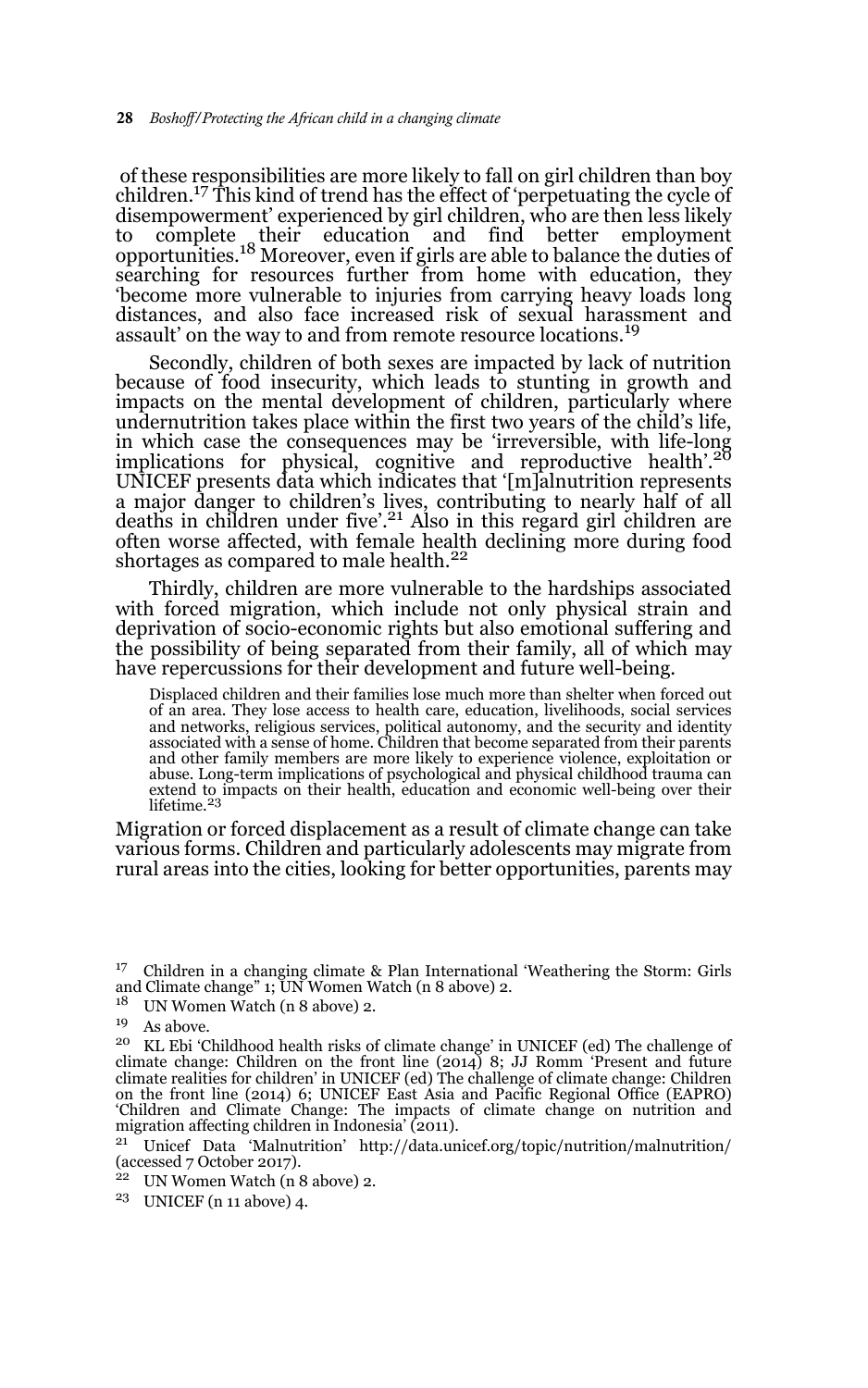leave for the cities, often leaving their children with extended family (where it has been shown they are at a heightened risk of abuse)  $^{24}$  or in the most extreme cases migration can be across national borders. This can range from smaller displacements, such as the 90 000 people displaced by floods in the Zambezi River Valley during 2008, to more than 2.6 million people displaced by the drying up of large parts of Lake Chad.25 Whether because of internal displacements, often the result of a natural disaster, or beyond their borders, people in camps for internally displaced persons or refugees face further violations. In such camps there is often no provision for separate facilities for women and children, 'who may put off going to the toilet until it is dark' in order to have some privacy, which then exposes them to 'the risk of sexual violence'.<sup>26</sup> Other challenges related to privacy relate to the 'ability and willingness' of mothers to breastfeed in crowded camp conditions, the absence of which leads to an increased risk of 'malnutrition and infectious disease in infants'. Another challenge is the lack of priority given to education in these camps, with 'only half of child refugees globally […] enrolled in primary schools globally'.27 Finally, in the chaos resulting from migration, more particularly following natural disasters, there is a risk of children being separated from their families,<br>which heightens the risk of sexual and other abuse.<sup>28</sup> In cross-border migration it is particularly adolescent girls who are at risk of sexual violence and exploitation, 'including at borders when corrupt government officials or smugglers may demand sex in exchange for onward passage'.<sup>29</sup>

As discussed briefly above, climate induced migration is closely linked to conflict, both as a cause and a consequence. There is some evidence that 'the shrinking of Lake Chad to a tenth of its former size' is the result of climate change in conjunction with over-use, and the resultant migration of 2.6 million people, including 1.5 million children, looking for alternative water and food sources 'contributed to the pressures triggering the conflict in the region'.30 The conflict in Darfur has also been characterised by the previous UN Secretary General as a 'climate' conflict. $3<sup>1</sup>$  Such migration and conflict resulting from climatic pressures lead to increased risk of violence against

<sup>30</sup> UNICEF West and Central Africa Regional Office 'Children on the move, children left behind' (2016) www.unicef.org/media/files/Children\_on\_the\_Move\_Children\_ Left\_Behind.pdf (accessed 12 October 2017); UNICEF (n 11 above) 18.

<sup>31</sup> Ban Ki Moon 'A climate culprit In Darfur' in *Washington Post* 16 June 2007 http:// www.washingtonpost.com/wp-dyn/content/article/2007/06/15/AR2007061501857. html (accessed 12 October 2017).

<sup>24</sup> UNESCAP 'Regional Stakeholders' Consultation and Planning on the Commercial Sexual Exploitation of Children and Child Sex Abuse in the Pacific' (2007).

<sup>25</sup> CDKN (n 14 above) 11.

<sup>26</sup> UNICEF (n 11 above) 17.

<sup>27</sup> UNICEF (n 11 above) 11; UNICEF 'Uprooted: the growing crisis for refugee and migrant children' (2016).<br> $^{28}$  Children in a Changis

<sup>28</sup> Children in a Changing Climate Coalition (n 16 above) 24; Ruppel (n 16 above) 284.

<sup>29</sup> DJJ O'Connell 'Telling tales: child migration and child trafficking: stories of trafficking obscure the realities for migrant children' (2013) 37 *Child Abuse & Neglect* 1069-1079.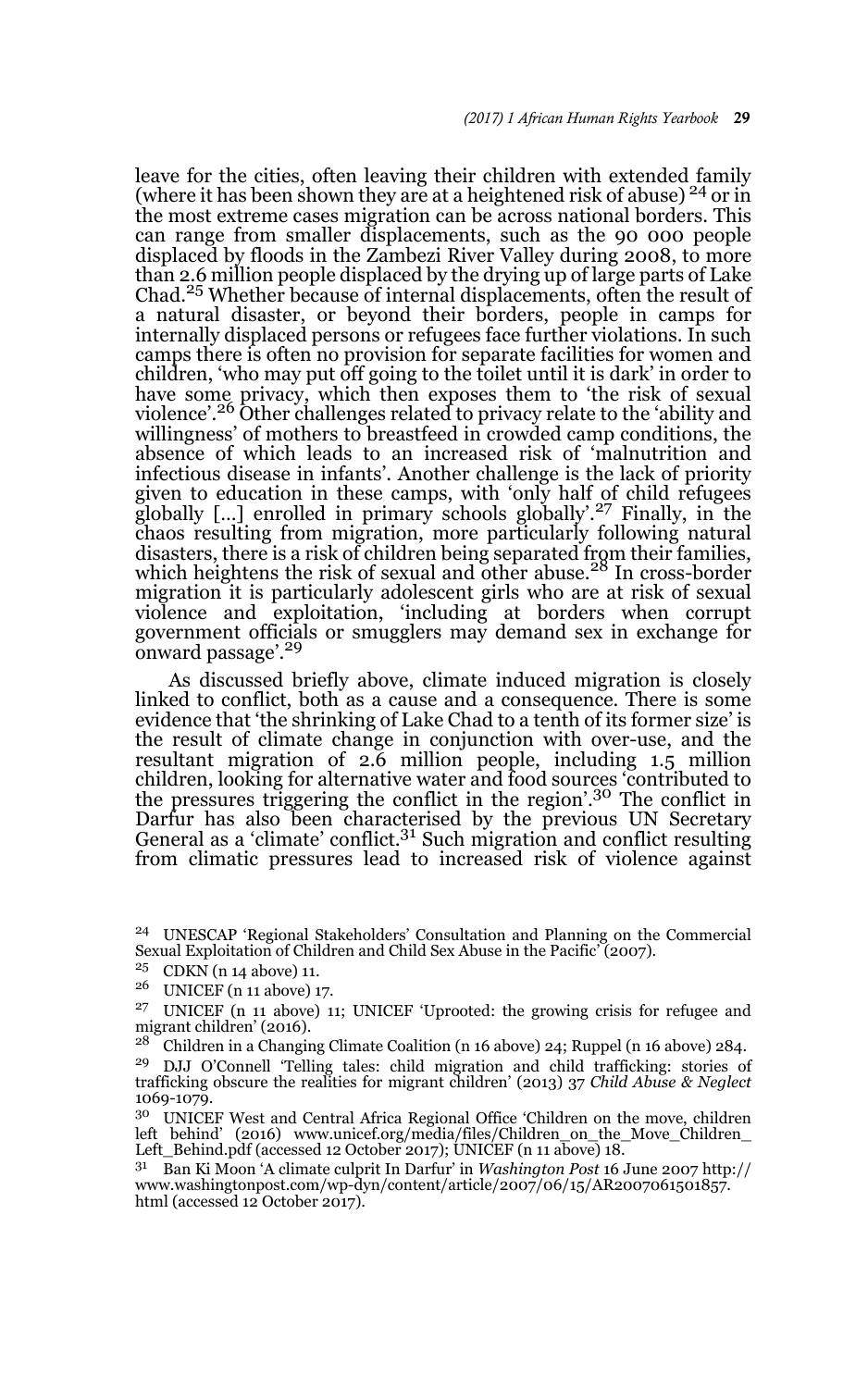children, labour and sexual exploitation which has the biggest impact on girl children, who may be 'forced into marriage, domestic servitude, cheap labour, and sexual exploitation'.32 Not just during migration and conflict, but also generally '[i]n times of hardship, child marriage is also likely to increase' as families try to ease the burden on their limited resources. 33

Finally, with regard to the right to participation, children are often overlooked in discussions about how best to address climate change challenges. This is because children are often regarded as unable to grasp the problem, or unable to contribute in a constructive and meaningful way to its solution. However, numerous case studies, among others conducted by UNICEF, have proven the valuable input that can be provided by children, once they are empowered with the necessary knowledge.34 Girl children, because of their particular vulnerability, also have a very specific perspective to contribute to discussions on how to mitigate and adapt to a changing climate. But because they are often slotted under the heading of either 'children' or 'women', their specific needs resulting from their intersecting identities are often overlooked. Girl children are also the group least likely to participate in decision-making processes, either because of socialisation which diminishes the worth of their opinions or because of lack of relevant child-friendly information.35

While lack of access to education, malnutrition, sexual exploitation and the other impacts set out above are all complex issues with multiple causes and the extent to which climate change is in a 'complex interaction … with other social, economic, political and cultural drivers' makes it hard to quantify the exact causal relationship, scientists have repeatedly established that there is a link between climate change and increases in the violations set out above.36 For this reason it is necessary in the quest to finding holistic solutions, to recognise the role played by climate change in contributing to and exacerbating these violations.

Having considered some of the impacts, including gendered impacts arising from physical or socially constructed differences between the sexes, of climate change for African children, the next section will attempt to ascertain the extent to which there is protection in the African human rights system against these human rights violations perpetrated against children in a climate change context.

<sup>&</sup>lt;sup>32</sup> UNICEF (n 11 above) 17; Children in a Changing Climate Coalition (n 16 above) 1; UNODC 'Current Status of victim service providers and criminal justice actors in India on Anti human Trafficking' (2013) http://www.unodc.org/documents/southasia// reports/Human\_Trafficking-10-05-13.pdf.

<sup>33</sup> UNICEF (n 11 above) 17; Children in a Changing Climate Coalition (n 16 above) 1.

<sup>34</sup> UNICEF (n 11 above) 22.

<sup>35</sup> Children in a Changing Climate Coalition (n 16 above) 2; UN Women Watch (n 8 above) 2.

 $3<sup>6</sup>$  UNICEF (n 11 above) 3, 5; IPCC (n 2 above); CDKN (n 15 above) 24. See also J Barnett & WN Adger 'Climate change, human security and violent conflict' (2007) 26 *Political Geography* 639-655; S Caney 'Climate change, human rights and moral thresholds' in Gartner *et al Climate ethics* (2010) 163-177.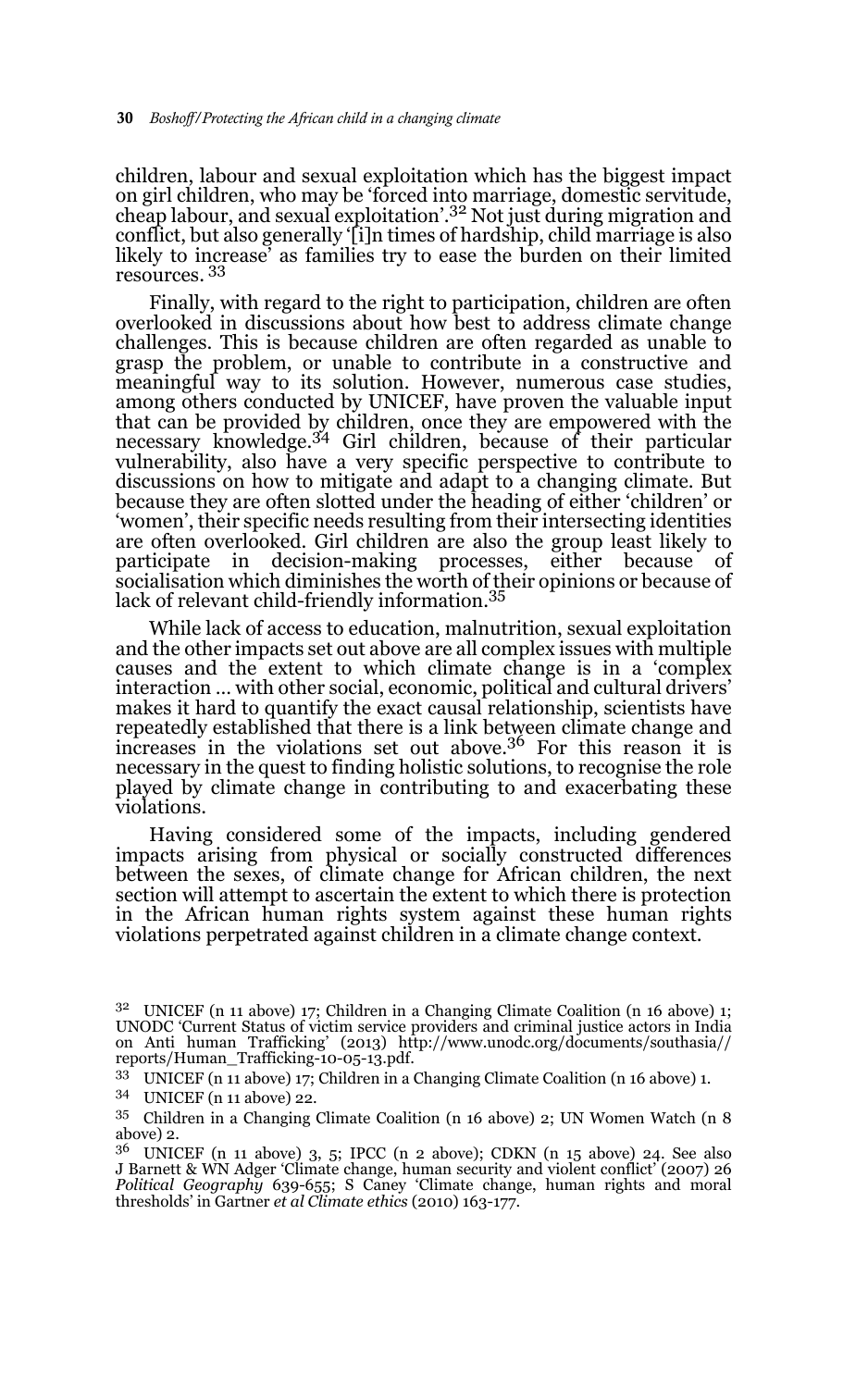## **3 PROTECTION OF THE CHILD UNDER THE AFRICAN HUMAN RIGHTS SYSTEM**

Under the African human rights system there are particularly two instruments which are of significance in the protection of the rights of children, namely, the African Children's Rights Charter and in the case of the girl child, the African Women's Rights Protocol. These two instruments are undergirded by the rights protected in the African Charter on Human and Peoples' Rights (African Charter), but, for the current purposes, reliance will be placed on the former two instruments, insofar as they provide more extensive protection of the rights of the child. However, where there is no relevant provision on a specific right in either of these instruments, regard will be had to the African Charter itself. This section will deal with the vulnerabilities set out above under specific but interrelated themes of rights, starting with the rights/principles at the core of the African Children's Rights Charter and then looking at rights related to a clean environment, education, migration and access to information and participation, in an attempt to ascertain the responsibilities which this places on African states.

### **3.1 Basic principles in the African Children's Rights Charter**

There are a number of principles which are set out at the start of the African Children's Rights Charter, which form the bedrock of the other rights protected in the Charter, but which are also rights in themselves.37 The first in the right to non-discrimination, which is set out in article 3 of the Children's Charter and provides that every child is entitled to the enjoyment of the rights in this Charter, irrespective of a number of grounds of discrimination, including ethnic group, colour, sex, language and social origin.38 The right not to be discriminated against is a right which applies both by itself, and in conjunction with other rights. As a right in itself, the prohibition of discrimination on the ground of sex, for example, means that there may not be discrimination against girl children. However, while formal equality may be easy to

<sup>37</sup> These 'four pillars' were originally identified by the United Nations Committee on the Rights of the Child as forming the basis of the United Nations Convention on the Rights of the Child, but they equally apply to the African Children's Charter.

 $38$ <sup>38</sup> The right to non-discrimination and equality is also a general principle of human rights and can similarly be found in article 2 of the African Charter and article 2 of the African Women's Rights Protocol, with slight variances as to the grounds of discrimination which are prohibited, the latter obviously focussed on sex and gender. Various provisions under the African Women's Rights Protocol have also been interpreted as having a character of transformative equality, which goes beyond formal and substantive equality in order to change the values and 'underlying structure' of a society. See S Fredman 'Beyond the dichotomy of formal and substantive equality: towards new definitions of equal rights' in I Boerefijn *et al* (eds) *Temporary special measures: accelerating de facto equality of women under article 4(1) UN Convention on the Elimination of All Forms of Discrimination Against Women* (2003) 111.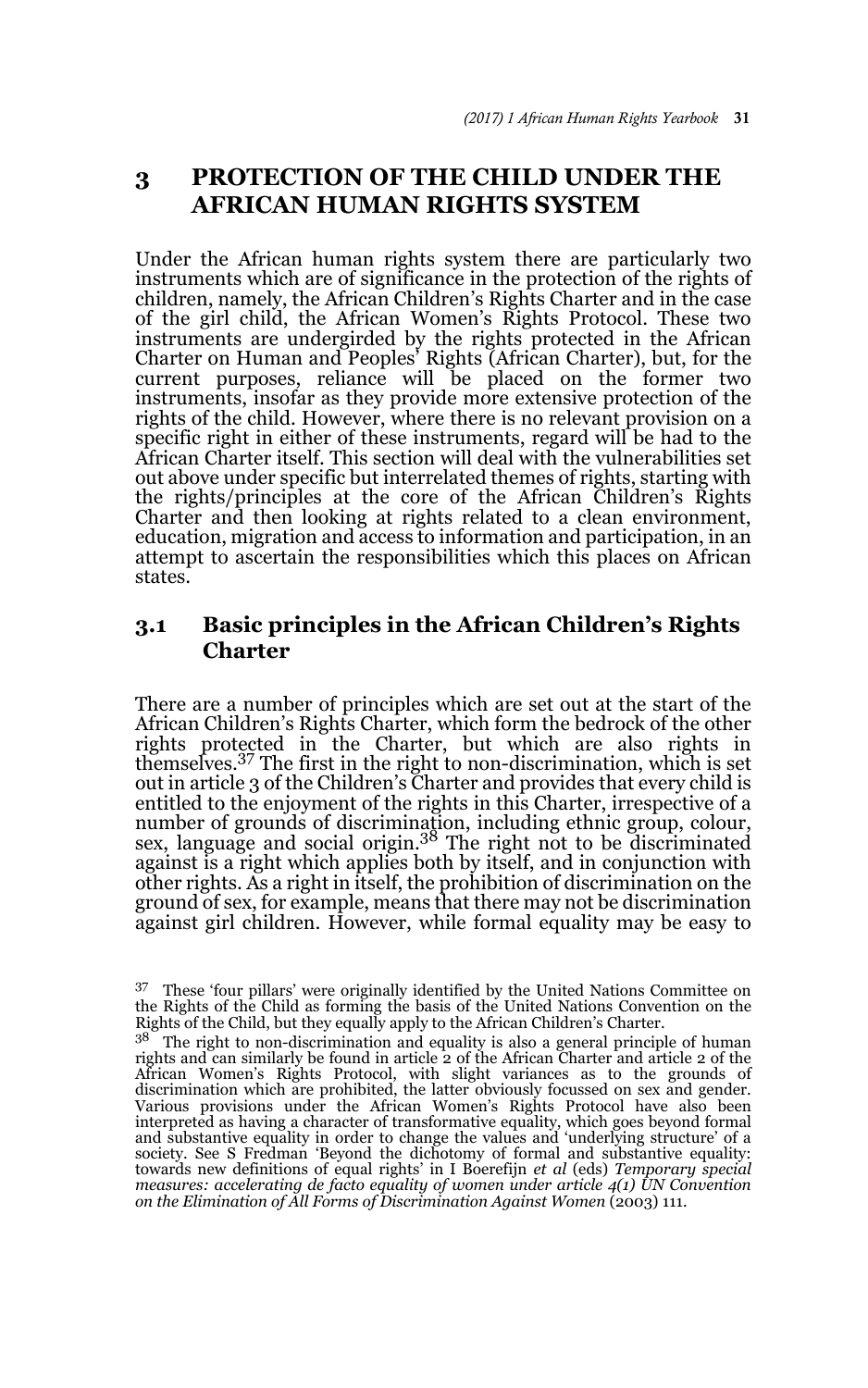achieve, substantive and transformative equality may be more elusive, since the root causes of inequality is often deep-seated in the values of society.<sup>39</sup> To the extent that this principle must be understood in the context of other rights, it will be further discussed below.

The second principle is the inherent right to life, which under the African Children's Rights Charter is protected under article 5 dealing with survival and development. The right to life is relevant in the context of nutrition, as identified above, where food security is often threatened by climate induced circumstances and also relates to the right to health protected under article 14 of the African Children's Rights Charter, specifically subsections (c) and (d) which relate to nutrition. The right to life is also relevant in the context of conflict, and will be discussed as such below. The further two bedrock principles are both found in article 5 of the African Children's Rights Charter and are 'the best interest of the child', which must be the primary consideration in all decisions related to the child and the right of the child to participate and express their own views, to the full extent of their capabilities. The right to express their views will be returned to below in the section related to participation.

The best interest of the child is an interesting principle which has often been used as a standard to measure the protection of children's rights, particularly, where there are no specific rights dealing with a specific aspect, as in the current case, climate change.<sup>40</sup> In terms of UN Committee on the Rights of the Child General Comment 14 on the right of the child to have his or her best interests taken as a primary consideration (GC14), the best interest of the child must be understood as a substantive right of all children, as an interpretive principle when read together with other rights and as a rule of procedure. Furthermore, in the interpretation of the best interest of the child the state must ensure that the dignity of all children is respected (a negative duty) as well as ensure the 'holistic development of every child', which implies a positive duty.<sup>41</sup> In an attempt to formulate the best interest of the child principle clearly, Mauras states that the best interest implies that all policies and distribution of resources must 'be used in a progressive

#### <sup>39</sup> Fredman (n 38 above).

<sup>41</sup> United Nations Committee on the Rights of the Child (CRC) General Comment 14 'On the right of the child to have his or her best interests taken as a primary consideration' adopted on 29 May 2013 at the 62nd session of the CRC (GC14) para 42.

<sup>40</sup> *Institute for Human Rights and Development in Africa (IHRDA) and Open Society Justice Initiative on behalf of Children of Nubian Descent in Kenya v Kenya*, Communication 2/2009 of the African Committee on the Rights and Welfare of the Child, delivered on 22 March 2011; Decision on the communication *Centre for Human Rights (University of Pretoria) and La Recontre Africaine pour la defense des droits de l'homme (Senegal) v Senegal* Decision 3/Com/001/2012 on 15 April 2014 at the 23rd Ordinary Session of the Children's Committee; JB Kelly 'The best interests of the child a concept in search of meaning' (1997) 35 *Family and Conciliation Courts Review* 377; M Freeman 'Article 3 the best interest of the child' in A Alen *et al* (2007) *A Commentary on the United Nations Convention on the Rights of the Child* 1-2.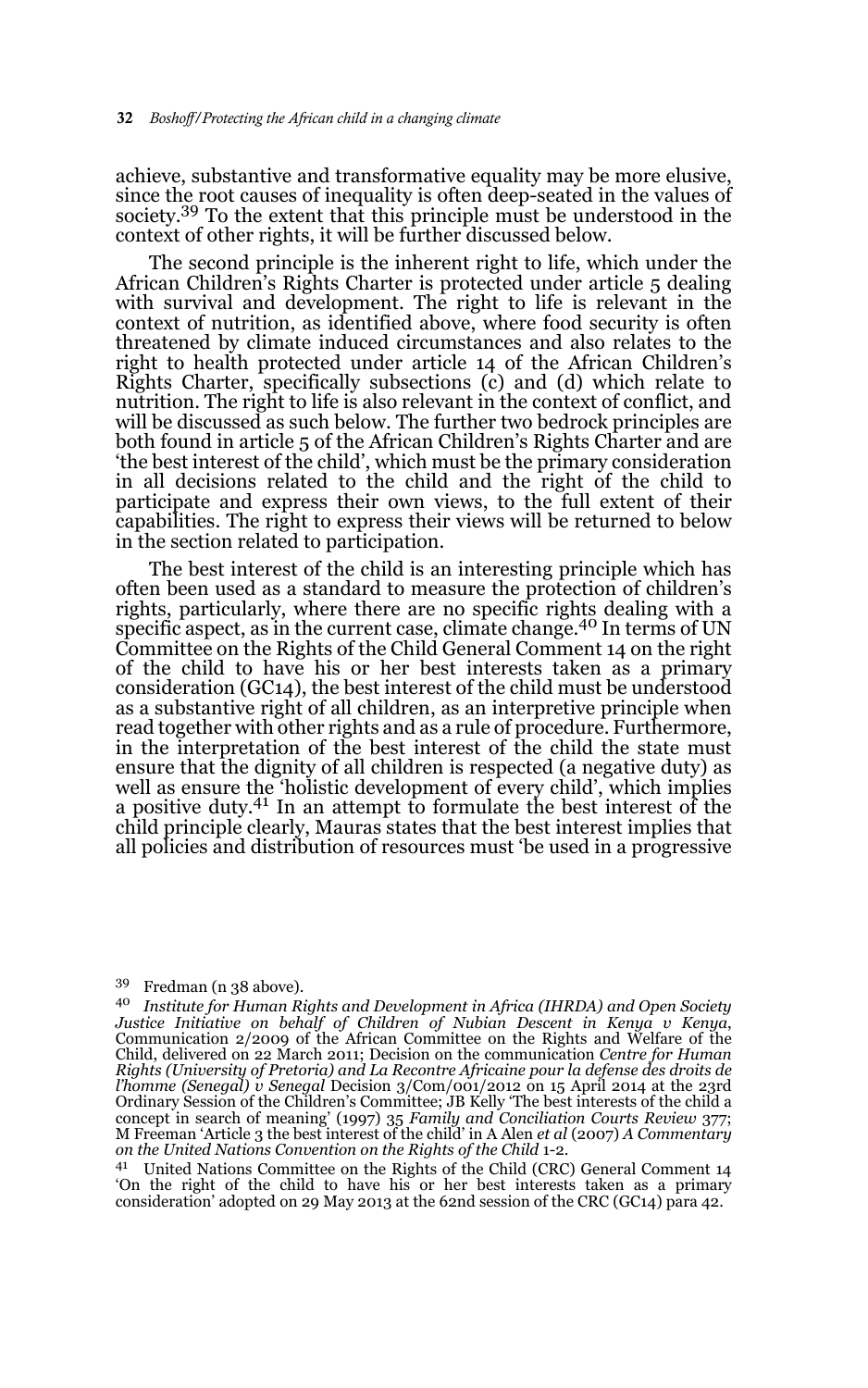way' to fulfil the best interest of the child 'to the maximum extent possible'.42 Thus for example, based on the already manifesting and projected ramifications of climate change, the fact that all states to a greater or lesser extent contribute to climate change,<sup>43</sup> and the positive duty implied by the best interest of the child, states may have a legal obligation under the African Children's Rights Charter to mitigate climate change. When the best interest of the child principle is read in conjunction or as interpretative principle in the context of other rights in the African Children's Rights Charter and the African Women's Rights Protocol, it may provide a strong legal basis for climate change mitigation and adaptation duties on states.

There are also international and regional soft law instruments which, while not enforceable, have some strength in encouraging states to adopt certain patterns of behaviour. In this regard, the current development policy at the level of the African Union, Agenda 2063, has two aspirations that are of relevance here: the first Aspiration is to build 'a prosperous Africa based on inclusive growth and sustainable development', which includes addressing climate change by 'prioritizing adaptation in all our actions, drawing upon skills of diverse disciplines' and Aspiration six which recognises the significance of the youth and the need to put children first.<sup>44</sup> While these two Aspirations as such do not speak to each other directly, the fact that both climate change and the best interest of the child are central to its implementation, means that states in adopting the Agenda 2063 have taken note of their responsibilities in this regard. Nonetheless, there is no clear recognition of the interrelatedness of the best interest of the child with sustainable development and the holistic approach that is required in this regard. The AU has also adopted a Draft Strategy on Climate Change in 2014 in order to provide a framework for Member States to address 'the challenges and opportunities associated with climate change in the continent' through poverty alleviation and sustainable development.<sup>45</sup> Finally, with the adoption of the Paris Agreement in December 2015, states made the strongest human rights commitment yet in respect of climate change, through affirming that 'Parties should, when taking action to address climate change, respect, promote and consider their respective obligations on human rights, the right to health, the rights of indigenous peoples, local communities, migrants, children, persons with disabilities and people in vulnerable situations and the right to development, as well as gender equality, empowerment of women and intergenerational equity'. While none of these soft law instruments and guidelines are binding on states, they show a certain consensus and commitment on the side of states to address issues of common concern in the manner in which they set out,

<sup>45</sup> African Union (n 44 above) 16.

<sup>42</sup> M Mauras 'Public policies and child rights: entering the third decade of the Convention on the Rights of the Child' (2011) 633 *Annals* 53.

<sup>43</sup> As recognised in the reference to 'common but differentiated duties' in the Paris Agreement of 2015, which has to date been ratified by 45 African States.

<sup>44</sup> African Union *Agenda 2063* (2014) 3, 4, 9.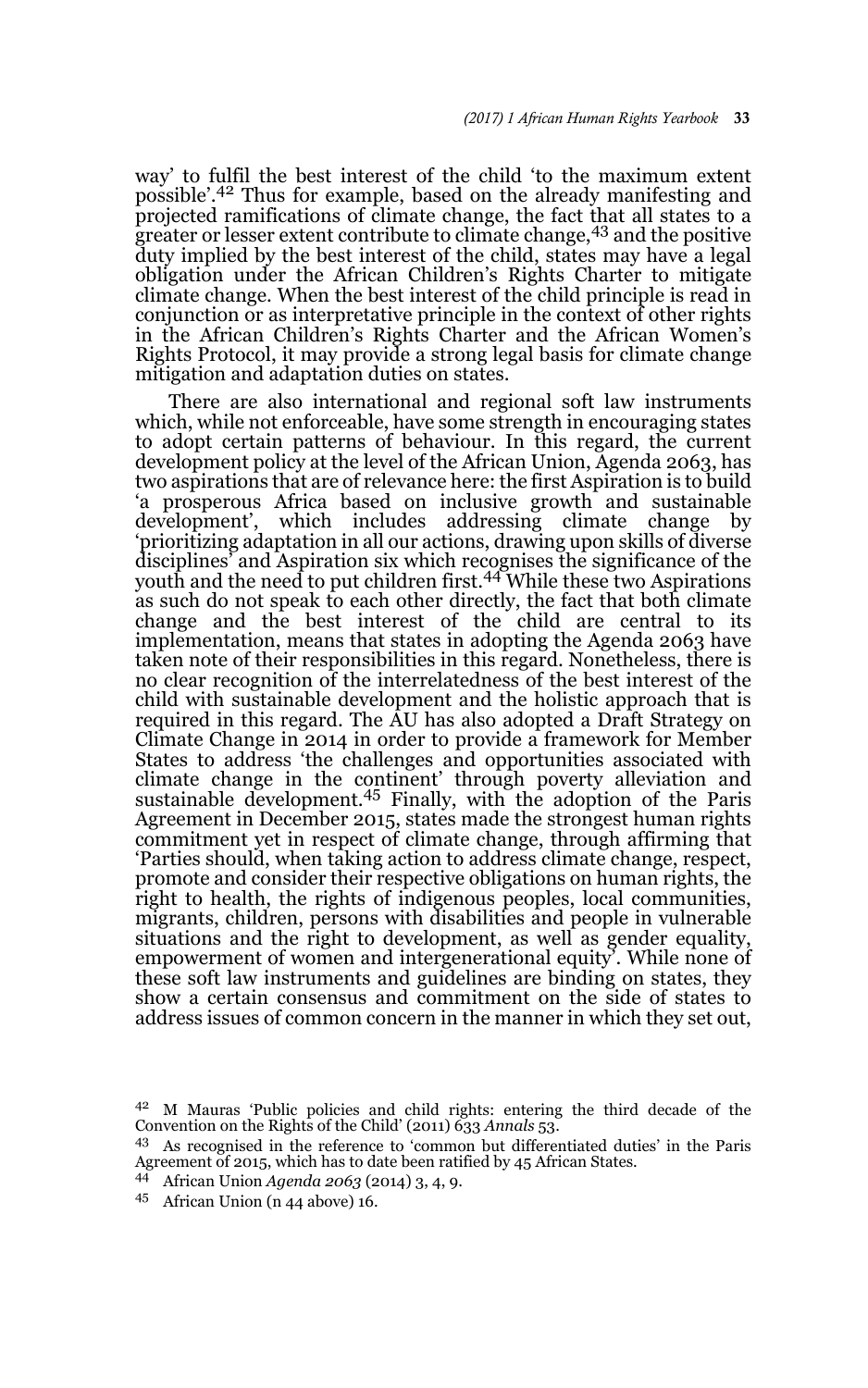and support an interpretation of existing obligations which include these commitments.

## **3.2 Right to development and clean environment**

Interestingly, the African Children's Rights Charter nowhere provides for environmental rights for children. The closest it comes to this is in article 14 where it provides that every child shall have the right to enjoy the best attainable state of physical, mental and spiritual health, which may imply that they must have a healthy environment which is not detrimental to their health. While there is reference to 'development' in article 5, this is not development in the same sense as understood under the African Charter. In article 5 of the African Children's Rights Charter development solely relates to the development *of the child*, which is completely different from the peoples' right to development provided in article 22 of the African Charter. It is also dissimilar from article 24 of the African Charter which provides for a general satisfactory environment favourable to peoples' development. It is not clear why the drafters of the African Children's Rights Charter did not have regard to the environmental human rights of children, or whether perhaps they thought that it was sufficiently covered by the African Charter. However, they clearly did not conceive of the far-reaching consequences of climate change, along with other environmental degradation currently experienced which is detrimental to the<br>wellbeing of children,<sup>46</sup> in drafting this instrument.

In stark contrast, the African Women's Rights Protocol does provide for the right of women to live in a healthy and sustainable environment and provides extensively for their rights to participation in management and preservation, development of renewable energy and other technologies, the development of women's indigenous knowledge systems and management and disposal of domestic and toxic waste.47 In addition, the African Women's Rights Protocol provides for the right of women to sustainable development, including participation in development of policies and access to and control over resources.48 In this regard, while the girl child is not protected from environmental degradation under the African Children's Rights Charter, the African Women's Rights Protocol, which applies to all women, irrespective of their age (to the extent applicable), goes some way to providing a basis for the protection of rights threatened by climate change, for example where they relate to plans and policies to mitigate climate change through adoption of renewable energy sources and national development strategies.

Ironically, this thus means that under the African regional human rights system, the rights of girls to a healthy environment and

<sup>46</sup> Including the destruction of biodiversity, pollution of land, sea and air with plastic particles and other waste and the extinction of species.

<sup>47</sup> Article 18(1) of the African Women's Rights Protocol.

<sup>48</sup> Article 19, particularly 19(b) and (c), of the African Women's Rights Protocol.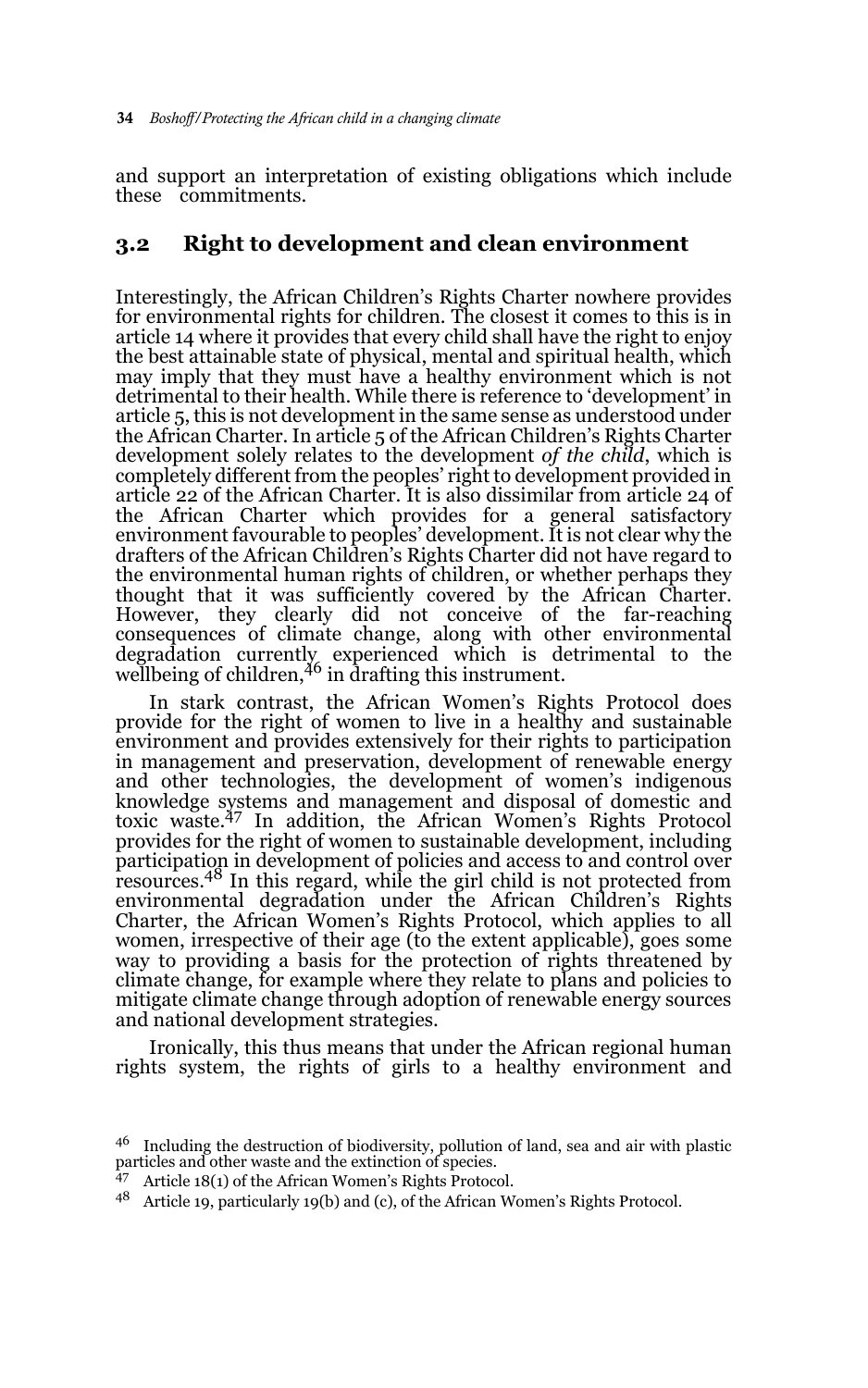sustainable development are relatively better protected than boys. It is, however, beyond the scope of this article to delve into the meaning of the right to development and the right to a satisfactory environment as provided for under the African Charter, as well as its implications for the climate change responsibilities of States, and more research should be done in this regard. Still, it remains unfortunate that the African Children's Rights Charter is silent on this important aspect of the wellbeing of children. A slightly round-about way to argue for this right under the African Children's Rights Charter is to rely on the principle of the best interest of the child, noting that clearly the negative consequences of climate change, particularly for children, are such that States have duties arising from this principle to ensure that children are protected against these consequences.

#### **3.3 Access to education**

The right to education is one of the rights which has become one of the most uncontroversial rights in the human rights repertoire. As such, it is extensively provided for and protected in the African Children's Rights Charter, in the African Charter and the African Women's Rights Protocol. The African Children's Rights Charter provides in article 11 that every child has the right to education, and that this places a duty on the state in subsection (3) to (a) provide free and compulsory basic education; (b) progressively make secondary education free; (d) take measures to encourage regular attendance at schools and the reduction in drop-out rates; (e) take special measures in respect of female children to ensure equal access to education. Read as a whole, this section thus provides most of the elements which are needed in respect of children's right to education, also including a focus on girls' education.

By providing that primary education must be free and compulsory, the African Children's Rights Charter provides a distinct disincentive to parents to remove young children from school. Since it is free, their ability to access school is not dependent on having the means to do so, and being compulsory implies that there must be some kind of sanction against parents who remove their children from school. Unfortunately, similar safeguards do not exist with regard to secondary education, and while the provision for progressively making secondary education free is laudable, financial means are only one of the reasons why parents may choose to take their adolescent children out of school. Other reasons also account for parents' taking their children out of school, including that they may work for a source of income for the family, that they may take over the running of the household and resource sourcing or, in the case of girls, that they may be married to lessen the burden on the family's resources.

However, these areas that are left open by article 11(3)(b) are to some extent remedied by the provisions of (d) and (e). If read together, (d) and (e) provide for a whole range of creative actions which states should take to ensure that girl children stay in school. Article 12 of the African Women's Rights Protocol provides similarly for the elimination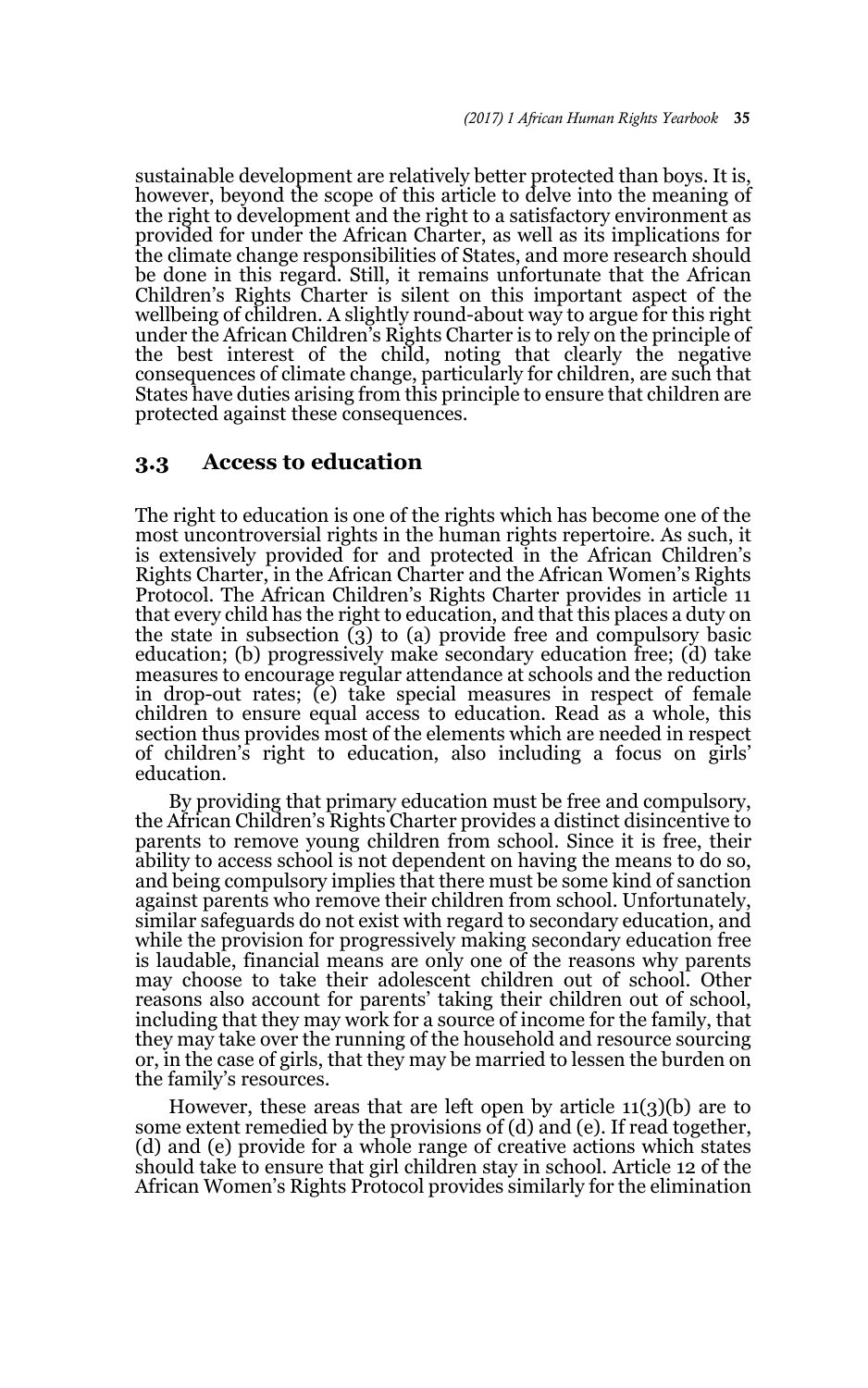of all forms of discrimination against women and guarantee of equal opportunity and access in the sphere of education and training. This relates to the need for transformative equality, identified above, where the social values and structures underlying inequality has to be addressed in order to address the problem at hand, namely, girls not going to school. Given that some of the causes (identified above) of why girl children are leaving school are related to climate change consequences, states will in this regard have to look at the environmental impacts which hinder attendance by children.

Take as an example water-sourcing duties as a reason to be taken from school, a task that is traditionally assigned to girls. This means that as part of the project of keeping girls in school, states would need to have national plans with scenario planning in place, so that the State will have a responsibility to provide people with alternatives for example better and more sustainable long-term water management and provision, possible through building of a dam, better systems of irrigation or desalination of sea water. Where projections indicate that a specific region will become so dry that it can no longer sustain human habitation there may be a need for more drastic measures such as relocating the community to another part of the country where there is water (taking into consideration the issues associated with mass migration). This is strengthened by article 15 of the African Women's Rights Protocol which provides for a duty on states to take appropriate measures to provide women with access to clean drinking water, sources of domestic fuel, land and the means of producing nutritious food as well as (b) adequate systems of supply and storage to ensure food security. A duty to have in place such a national scenario planning strategy, together with the data collection processes that it necessitates, may be one of the consequences of the best interest of the child principle, so that the state is in a position to make informed decisions and is not caught off guard by either sudden environmental upheavals or slow onset change.

A second example is early marriage entered into because the family cannot support itself. In this regard, one direct measure to be taken by the state might be to criminalise child marriages.<sup>49</sup> While this is a laudable and praiseworthy step, it may not eradicate the problem, or may lead families to adopt other, equally abominable courses of action, such as child inappropriate labour or child trafficking, since the root cause was not addressed. Similar strategies to those suggested above may go some way to addressing the root cause of climate change here as well.

In this regard there is thus an overlap between the right to education, the right to nutrition and food security, clean water, sexual and reproductive rights. States should adopt cross-cutting policies and approaches to development and climate change adaptation which take

<sup>49</sup> The African Women's Rights Protocol in any case in article 6 determines the minimum age for marriage at 18 years and the African Children's Charter in article 21(2) prohibits child marriage, stating that states should promulgate legislation to stipulate the minimum age of marriage to be 18 years.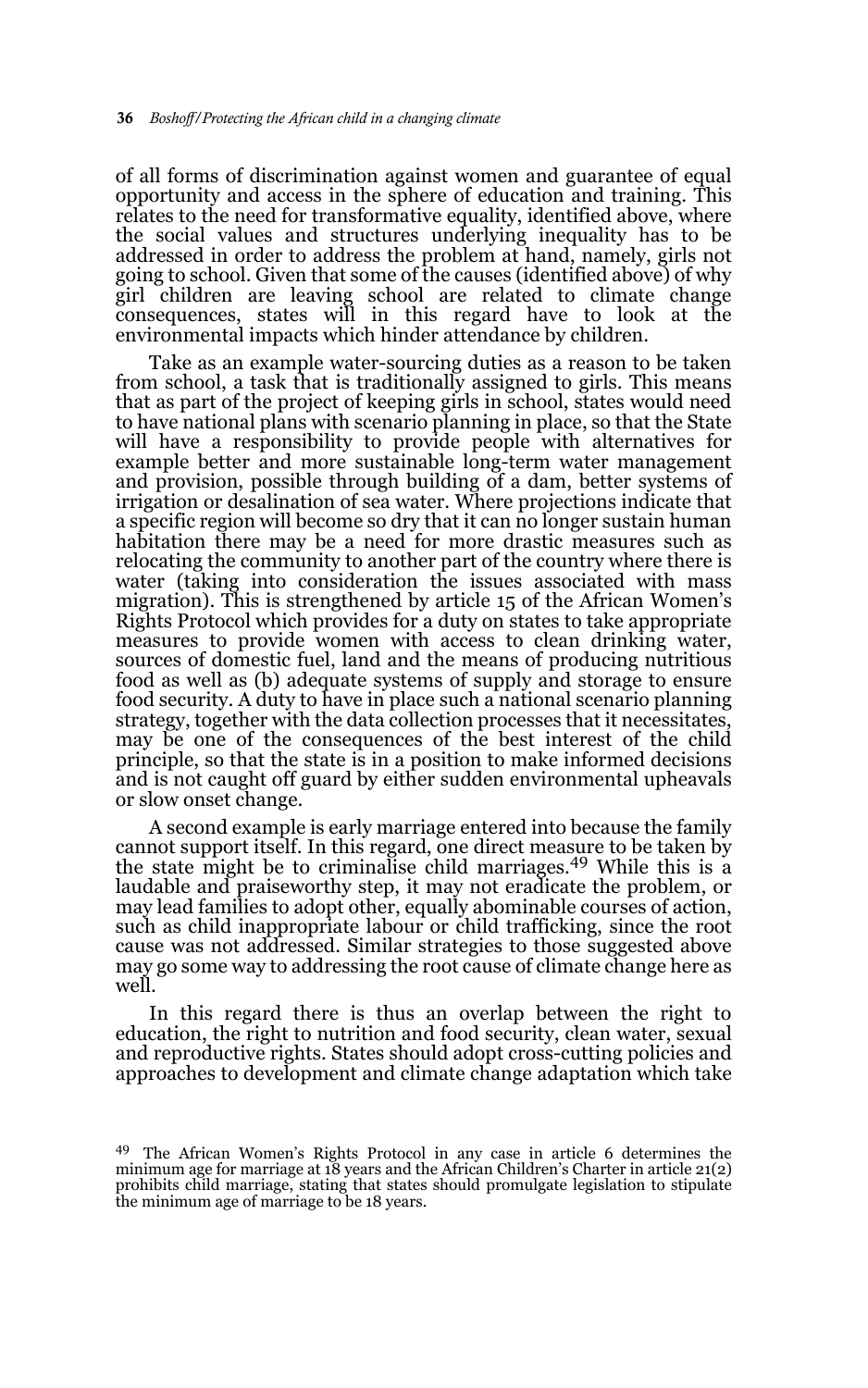into account the interrelated nature of the causes and effects of human rights violations.

## **3.4 Conflict and migration**

The African Children's Rights Charter provides in article 23 for the plight of refugee children, stating that states should take all appropriate measures to ensure that a child seeking refugee status or considered a refugee in accordance with applicable international or domestic law, shall receive appropriate protection. The problem with this provision is that the international law related to refugees has not been amended to provide for climate refugees.50 This means that persons fleeing climate induced disasters cannot claim refugee status, unless one of the traditionally accepted grounds is also present, such as conflict. The African Women's Rights Protocol, as in the case of development and environmental rights, provides more extensively for women refugees. Articles 10 and 11 provide respectively for the right to peace and protection of women in armed conflict. The right to peace includes a duty on states to take all appropriate measures to ensure increased participation of women in structures and processes for conflict prevention (which in the current context would include climate change adaptation/mitigation), in the decision-making structures to ensure physical, psychological, social and legal protection of asylum seekers, refugees, returnees and displaced persons, in particular women, and in the management of camps for such persons. Thus through increased involvement in management by women, refugee camps can be made more friendly to women and girl children in the way that they are set up, in order to minimise the risk of sexual violence and to afford privacy to mothers who are breastfeeding, thus indirectly improving the health of young children. Involving women in management of asylum seeker processes may also go some way towards addressing the issues that refugee girl children face at the borders. This is further strengthened by article 27 of the African Children's Rights Charter, which provides that states should take measures to protect children from all forms of sexual exploitation and sexual abuse and article 11 of the African Women's Rights Protocol which provides for the right to protection in armed conflict, including where women are displaced, and against sexual exploitation. Specific steps also need to be taken in terms of these provisions for children who are separated from their families during migration, particularly girl children.

Migration could further be seen as a necessary consequence of a changing climate, with which states will have to deal at a regional or sub-regional level. The African Union Peace and Security Council in February 2017 adopted a Decision on 'Free Movement of People and Goods and its Implications on Peace and Security in Africa', aimed at greater integration at a regional level. However, the Decision does not

<sup>50</sup> See article 1 of the Convention Governing Specific Aspects of Refugee Problems in Africa, adopted on 10 September 1969 by the African Union Assembly of Heads of State and Government. CAB/LEG/24.3.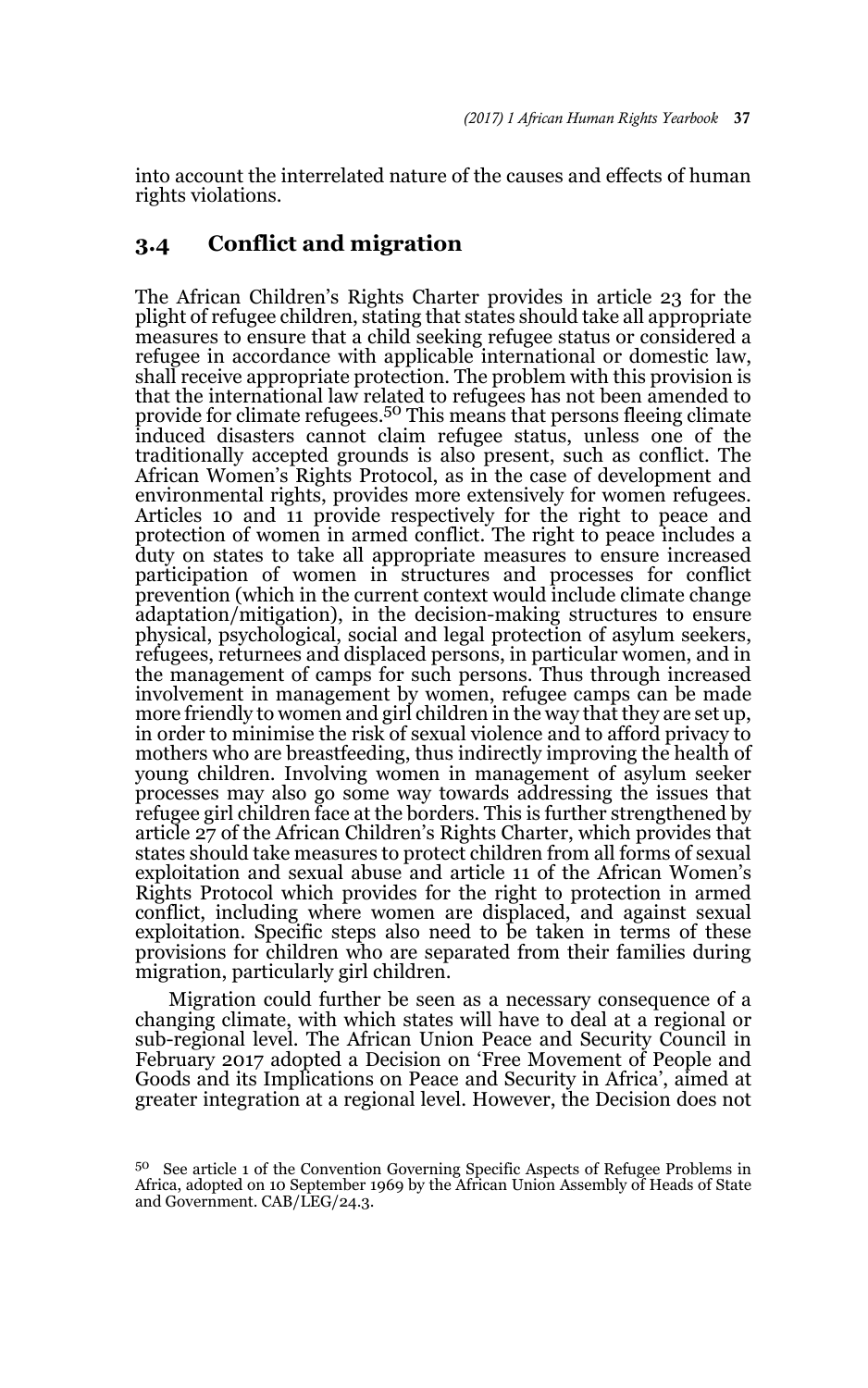engage with the issue of refugees and displaced persons, except in a negative sense, to the extent of underlining that measures should be put in place to ensure that migration does not result in exacerbated inequalities and challenges to peace and security.<sup>51</sup> It therefore does not contain a proactive initiative to aid in the movement of those who may need it the most, including climate refugees. This is in stark contrast to the New York Declaration for Refugees and Migrants and the subsequent Roadmap adopted by the United Nations in 2016, which provides for the detailed protections for refugees and migrants.<sup>52</sup> This Declaration clearly and explicitly addresses the concerns of children and particularly girls who are migrants or refugees. It also provides for protection for 'the human rights of all refugees and migrants, *regardless of status'* (emphasis added), which, while not directly recognising climate refugees, may at least go some way towards a wider and more inclusive definition of refugees.

UNICEF particularly calls on states 'in the absence of an international legal framework that grants legal status and protection to these vulnerable migrants – and recognising that many children will be displaced or migrate internally' to ensure that the 'humanitarian, sustainable development, climate change, migration and disaster risk reduction frameworks' that they adopt are based on children's rights and the best interest of the child is central to all decisions affecting them.53 In this regard UNICEF identifies the best practice of the Children's Emergency Relief and Protection Act<sup>54</sup> in the Philippines as being ground-breaking national legislation, since it has a dual focus, on preventing displacement and in protecting the rights of children who have through necessity been displaced.<sup>55</sup> In order to achieve the protection of these rights, the law includes a 'child-focused Comprehensive Emergency Program that guarantees the delivery of basic needs, the establishment of evacuation centres and transitional centres for orphaned, separated and unaccompanied children, increased protection against child trafficking, exploitation and violence', as well as aiming to 'minimise the time children spend without important documentation and education', and improved data collection on affected children.<sup>56</sup>

#### **3.5 Participation and access to information**

Children are not just the victims of climate change induced risks, but also have an important role to play in finding solutions to the issues we

- <sup>52</sup> United Nations 'New York Declaration' http://refugeesmigrants.un.org/declaration.
- <sup>53</sup> UNICEF (n 11 above) 24.
- <sup>54</sup> Republic Act No. 10821.
- <sup>55</sup> As above.
- <sup>56</sup> As above.

<sup>5&</sup>lt;sup>1</sup> Ghana Business News 'AU on free movement of people and goods and its implications on peace and security in Africa' 27 February 2017, https://www. ghanabusinessnews.com/2017/02/27/au-on-free-movement-of-people-and-goods-andits-implications-on-peace-and-security-in-africa/.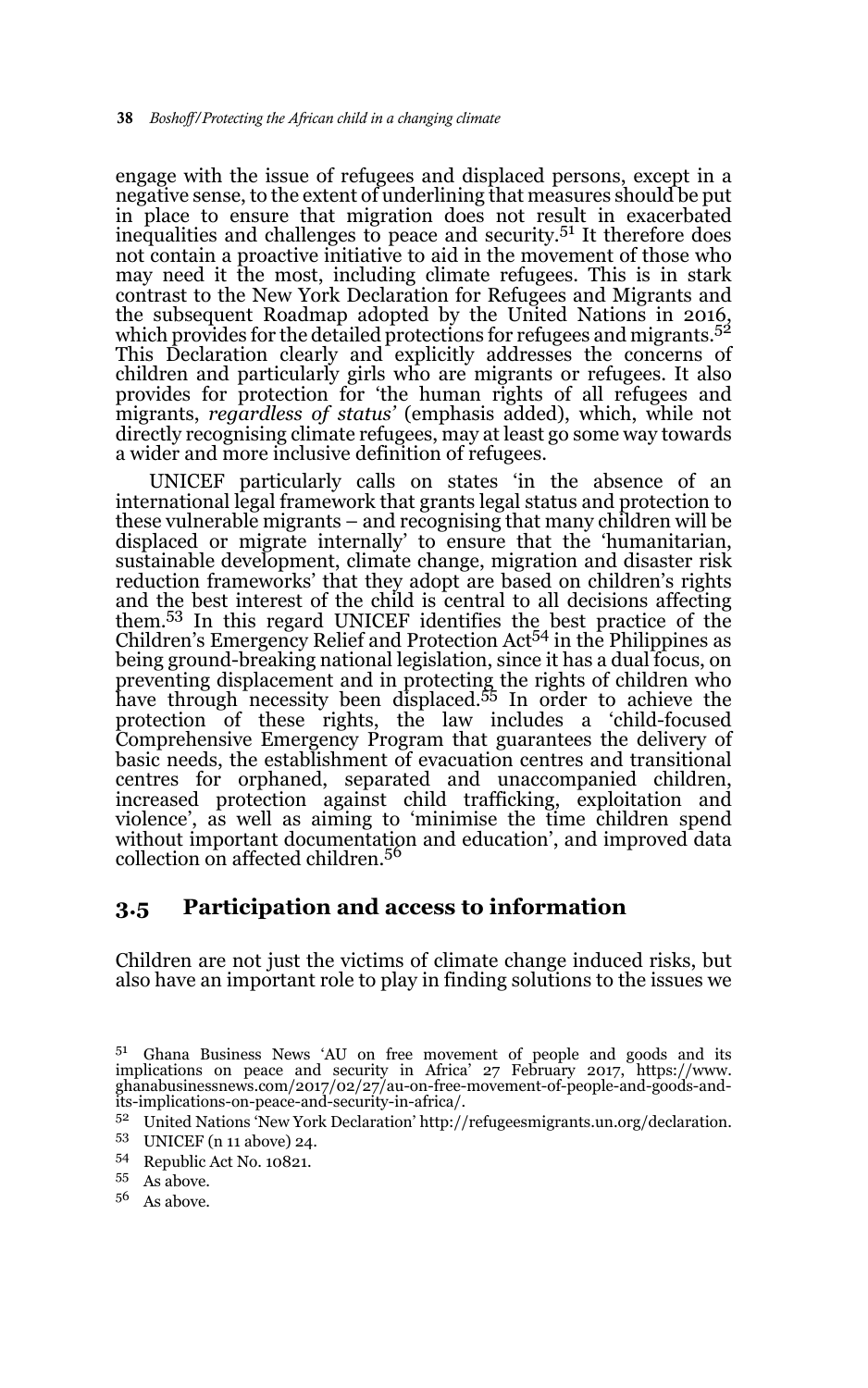face. While adults are often limited in their thinking to the short and medium term, children have displayed an ability to consider the distant future.57 The best interest of the child also requires 'consultation with children through participatory assessments that are systematic, age-<br>appropriate and gender-sensitive.<sup>58</sup> The 2030 Agenda for Sustainable Development, adopted by the United Nations High-level Political Forum on Sustainable Development in 2015, represents a commitment by world leaders to 'strive to provide children and youth with a nurturing environment for the full realization of their rights and capabilities', which, according to the Children in a Changing Climate Coalition 'is the strongest acknowledgement to date of the capacity of children to participate in the processes that shape their world'.59 Under the African Children's Rights Charter there is also already a recognition of the agency of children, through the provision for rights *along with responsibilities*, which can only be fulfilled if children are allowed to participate.<sup>60</sup> Along with the non-discrimination clause in the Children's Charter, there is thus provision in the African human rights context for children to participate, also in decisions related to climate change. The concern, as already touched on above, is in the extent to which they are in practice provided with the resources, knowledge and opportunity to do so. A UNICEF project in Philippines has demonstrated that when children are equipped with the necessary skills, and have access to 'child-friendly and language-appropriate information [and] mechanisms for their meaningful participation in decision making' they are able to make meaningful contributions'.61 Such conducive environments are not often created for children to voice their opinions in public fora.

#### **4 CONCLUSION AND RECOMMENDATIONS**

Having looked at the social and economic circumstances of children in Africa in the context of a changing climate, and considering the legal means through which the vulnerability of children in particular, and girl children specifically (created by the intersectionality of sex, age and poverty) could potentially be addressed, it is concluded that the African human rights system, particularly when the African Women's Rights Protocol is read in conjunction with the Children's Charter, largely provides adequate legal protection to the African child in a climate change context. The right to education, participation, freedom from exploitation and even rights during migration are for the most part very

<sup>57</sup> Children in a Changing Climate Coalition (n 16 above) 2.

<sup>58</sup> United Nations High Commissioner for Refugees (UNHCR) 'Guidelines on determining the best interests of the child' (2008) 20, 23.

<sup>59</sup> Children in a changing climate coalition 'Child-centred adaptation: Realising children's rights in a changing climate' (2015) 11; Sustainable Development Knowledge Platform 'Transforming our world: the 2030 Agenda for Sustainable Development' https://sustainabledevelopment.un.org/post2015/transformingourworld (accessed 17 October 2016).

<sup>60</sup> Article 31 of the African Children's Charter.

<sup>61</sup> UNICEF (n 11 above) 7.